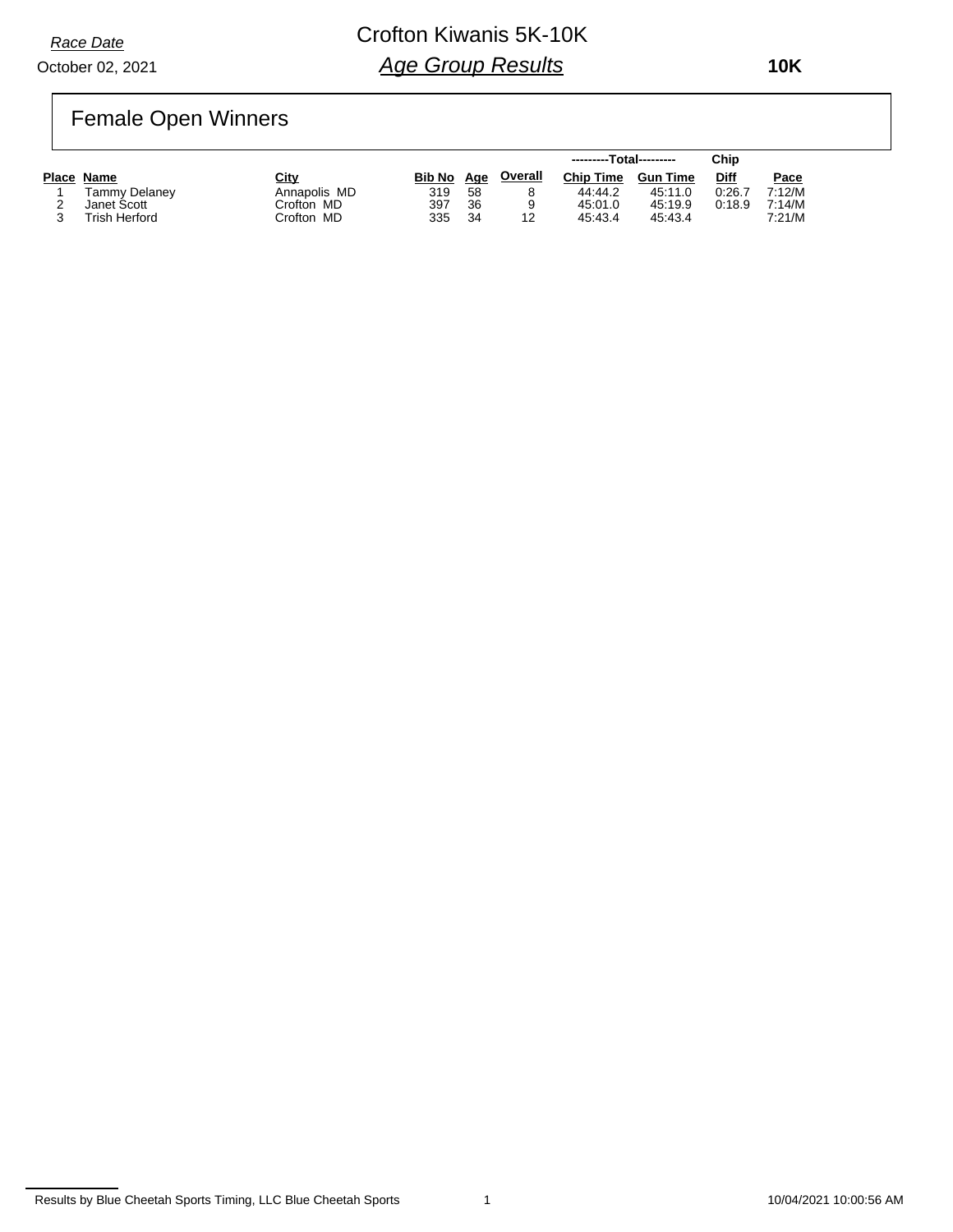October 02, 2021 *Race Date*

# Crofton Kiwanis 5K-10K *Age Group Results*

 **10K**

| Female 14 and Under                                                                                                  |                                         |                   |          |                |                         |                        |                  |                                  |
|----------------------------------------------------------------------------------------------------------------------|-----------------------------------------|-------------------|----------|----------------|-------------------------|------------------------|------------------|----------------------------------|
|                                                                                                                      |                                         |                   |          |                | ---------Total--------- |                        | Chip             |                                  |
| <b>Place Name</b>                                                                                                    | City                                    | <b>Bib No Age</b> |          | <b>Overall</b> | <b>Chip Time</b>        | <b>Gun Time</b>        | Diff             | <u>Pace</u>                      |
| Nora Kelly<br>1                                                                                                      |                                         | 512               | 13       | 23             | 48:08.0                 | 48:31.8                | 0.23.8           | 7:44/M                           |
| 2<br>Nicole Hobbs                                                                                                    |                                         | 3018              | 12       | 45             | 54:33.9                 | 55:00.5                | 0:26.5           | 8:46/M                           |
| Female 20 to 29                                                                                                      |                                         |                   |          |                |                         |                        |                  |                                  |
|                                                                                                                      |                                         |                   |          |                | ---------Total--------- |                        | Chip             |                                  |
| <b>Place Name</b>                                                                                                    | City                                    | <u>Bib No Age</u> |          | <b>Overall</b> | <b>Chip Time</b>        | <b>Gun Time</b>        | <u>Diff</u>      | <u>Pace</u>                      |
| 1<br><b>Riley Ryburn</b>                                                                                             | Columbia MD                             | 361               | 26       | 36             | 52:25.9                 | 52:49.9                | 0:23.9           | 8:26/M                           |
| 2<br><b>Amber Withrow</b>                                                                                            | College Park MD                         | 500               | 27       | 42             | 54:02.6                 | 54:22.7                | 0:20.0           | 8:41/M                           |
| 3<br>Amanda Colee<br>4                                                                                               | Lusby MD<br>Crofton MD                  | 317<br>306        | 23<br>26 | 102<br>109     | 1:10:25.2<br>1.23.58.7  | 1:10:53.8<br>1:24:27.0 | 0:28.5           | 11:19/M<br>0:28.3 13:30/M        |
| Kayla Barrett                                                                                                        |                                         |                   |          |                |                         |                        |                  |                                  |
| Female 30 to 39                                                                                                      |                                         |                   |          |                |                         |                        |                  |                                  |
|                                                                                                                      |                                         |                   |          |                | ---------Total--------- |                        | Chip             |                                  |
| <b>Place Name</b>                                                                                                    | City                                    | <b>Bib No Age</b> |          | <b>Overall</b> | <b>Chip Time</b>        | <b>Gun Time</b>        | <b>Diff</b>      | <b>Pace</b>                      |
| Lauren Tuozzo<br>1                                                                                                   | Davidsonville MD                        | 374               | 34       | 21             | 48:00.4                 | 48:23.7                | 0:23.2           | 7:43/M                           |
| 2<br>Katie Barbour                                                                                                   | Odenton MD                              | 305               | 31       | 29             | 49:57.9                 | 50:16.6                | 0:18.7           | 8:02/M                           |
| 3<br>Devan Dugan                                                                                                     | Crofton MD                              | 508               | 39       | 39             | 53:16.7                 | 53:39.6                | 0:22.8           | 8:34/M                           |
| 4<br>Sarah Middel                                                                                                    | Annapolis MD                            | 539               | 31       | 43             | 54:09.1                 | 54:28.5                | 0:19.3           | 8:42/M                           |
| 5<br>Jennifer Benny<br>6<br>Nicole Williams                                                                          | Odenton MD<br>Glen Burnie MD            | 311<br>379        | 38<br>36 | 61<br>63       | 58:32.7<br>59:19.2      | 58:56.0<br>59:46.9     | 0.23.2<br>0:27.7 | 9:25/M<br>9:32/M                 |
| 7<br>Megan Barbour                                                                                                   | Crofton MD                              | 517               | 37       | 70             | 1:00:59.8               | 1:01:23.9              | 0:24.0           | 9:48/M                           |
| 8<br>Erica Franklin                                                                                                  |                                         | 3030              | 35       | 73             | 1:01:26.5               | 1:03:03.5              | 1:37.0           | 9.53/M                           |
| 9<br>Regan Lonchena                                                                                                  | Crofton MD                              | 533               | 38       | 82             | 1:05:18.8               | 1:05:44.2              |                  | 0:25.3 10:30/M                   |
| 10<br>Kushma Suryabangsi                                                                                             | Crofton MD                              | 368               | 33       | 93             | 1:08:05.7               | 1:08:31.8              |                  | 0:26.0 10:57/M                   |
|                                                                                                                      | Crofton MD                              | 349               | 33       | 96             | 1:09:32.1               | 1:09:58.9              |                  | $0:26.7$ 11:11/M                 |
| Erin Mitchell                                                                                                        |                                         |                   |          | 106            | 1:12:43.3               | 1:13:04.3              |                  | $0:20.9$ 11:42/M                 |
| <b>Crystal Holmes</b>                                                                                                | Edgewater MD                            | 511               | 33       |                |                         |                        |                  |                                  |
| Candice Ahwah Gonzalez                                                                                               | Brandywine MD                           | 301               | 39       | 110            | 1.24.18.9               | 1:24:55.0              |                  | 0:36.1 13:33/M                   |
| Kelly Wilson                                                                                                         | Crofton MD                              | 381               | 36       | 113            | 1:34:48.7               | 1:35:16.0              |                  | $0:27.2$ 15:15/M                 |
| Female 40 to 49                                                                                                      |                                         |                   |          |                |                         |                        |                  |                                  |
|                                                                                                                      |                                         |                   |          |                | ---------Total--------- |                        | Chip             |                                  |
|                                                                                                                      | City                                    | <b>Bib No Age</b> |          | Overall        | <b>Chip Time</b>        | <b>Gun Time</b>        | <b>Diff</b>      | Pace                             |
| Natalia Rodriguez                                                                                                    | Odenton MD                              | 515               | 43       | 31             | 50:36.7                 | 50:59.7                | 0:23.0           | 8:08/M                           |
| Samantha Wiedeman                                                                                                    | Davidsonville MD                        | 378               | 40       | 34             | 51:21.7                 | 51:45.3                | 0:23.5           | 8:15/M                           |
| 3<br>Brooke Trexler                                                                                                  | Chesapeake Beach MD                     | 372               | 41       | 46             | 54:43.5                 | 55:08.1                | 0:24.6           | 8:48/M                           |
| Jennifer Kendrick                                                                                                    | Crofton MD                              | 343               | 42       | 48             | 55:33.0                 | 56:00.9                | 0.27.9           | 8:56/M                           |
| <b>Brit Erslev</b>                                                                                                   | Alexandria VA                           | 325               | 45       | 50             | 56:18.3                 | 56:38.2                | 0.19.9           | 9:03/M                           |
| Melissa Martin                                                                                                       | Crofton MD<br>Gambrills MD              | 537<br>369        | 41<br>44 | 55<br>58       | 57:31.0                 | 57:53.5<br>58:47.5     | 0.22.5<br>0.29.5 | 9:15/M<br>9:22/M                 |
| Denise Tedeschi<br>Tara Kelly                                                                                        | Crofton MD                              | 342               | 44       | 60             | 58:17.9<br>58:26.2      | 58:50.6                | 0:24.4           | 9:24/M                           |
| Kimberly Barsa                                                                                                       | Gambrills MD                            | 307               | 41       | 62             | 59:18.6                 | 59:48.2                | 0.29.6           | 9:32/M                           |
| Jennifer Kenney                                                                                                      | Gambrills MD                            | 344               | 43       | 79             | 1:03:21.7               | 1:03:52.2              |                  | 0:30.5 10:11/M                   |
| Tami Beyer                                                                                                           |                                         | 3020              | 44       | 83             | 1:05:19.0               | 1:05:44.0              |                  | 0:24.9 10:30/M                   |
| 1<br>2<br>Sarah Bell                                                                                                 | Crofton MD                              | 310               | 46       | 86             | 1:05:28.5               | 1:06:00.6              |                  | 0:32.1 10:32/M                   |
| <b>Cathy Gress</b>                                                                                                   | Crofton MD                              | 502               | 48       | 87             | 1:05:29.0               | 1:06:00.2              |                  | 0:31.1 10:32/M                   |
| 11<br>12<br>13<br>14<br><b>Place Name</b><br>4<br>5<br>6<br>7<br>8<br>9<br>10<br>11<br>12<br>13<br>14<br>Jodie Hogan | Deale MD                                | 338               | 44       | 90             | 1:07:15.1               | 1:07:43.3              |                  | 0:28.1 10:49/M                   |
| 15<br>Mary Fogarty<br>16<br>Amy Riemer                                                                               | Crofton MD                              | 399<br>544        | 42<br>45 | 95<br>103      | 1:08:38.6<br>1:11:06.6  | 1:09:03.5              |                  | 0:24.8 11:02/M<br>0:22.1 11:26/M |
| 17<br>Meredith Kulikowski<br>Mary Meghan Ryan                                                                        | Crofton MD<br>Laurel MD<br>Gambrills MD | 347               | 40       | 105<br>112     | 1:12:25.0<br>1:34:42.1  | 1:11:28.7<br>1:12:58.0 |                  | 0:32.9 11:39/M                   |

### Female 50 to 59

|   |                    |                  |        |            |                | ---------Total--------- |                 | Chip   |                  |
|---|--------------------|------------------|--------|------------|----------------|-------------------------|-----------------|--------|------------------|
|   | Place Name         | City             | Bib No | <u>Age</u> | <b>Overall</b> | Chip Time               | <b>Gun Time</b> | Diff   | Pace             |
|   | * Moira Leavitt    | Davidsonville MD | 388    | 55         | 30             | 50:02.1                 | 50:21.7         | 0:19.5 | 8:03/M           |
|   | Janine Dolinka     | Crofton MD       | 320    | 54         | 40             | 53:42.7                 | 55:17.0         | 1:34.2 | 8:38/M           |
|   | Heather Bencivenga | Annapolis MD     | 521    | 52         | 64             | 59:29.6                 | 59:53.2         | 0.23.6 | 9:34/M           |
| 4 | Renee Von Behren   | Crofton MD       | 376    | 59         | 71             | 1:01:15.4               | 1:01:43.2       | 0.27.8 | 9:51/M           |
|   | Rachel Tribble     | Glenwood MD      | 373    | 51         | 99             | 1:09:59.2               | 1:10:31.0       |        | $0:31.8$ 11:15/M |
| 6 | Hillary Regan      | Laurel MD        | 355    | 50         | 100            | 1:09:59.4               | 1:10:31.5       | 0.32.1 | 11:15/M          |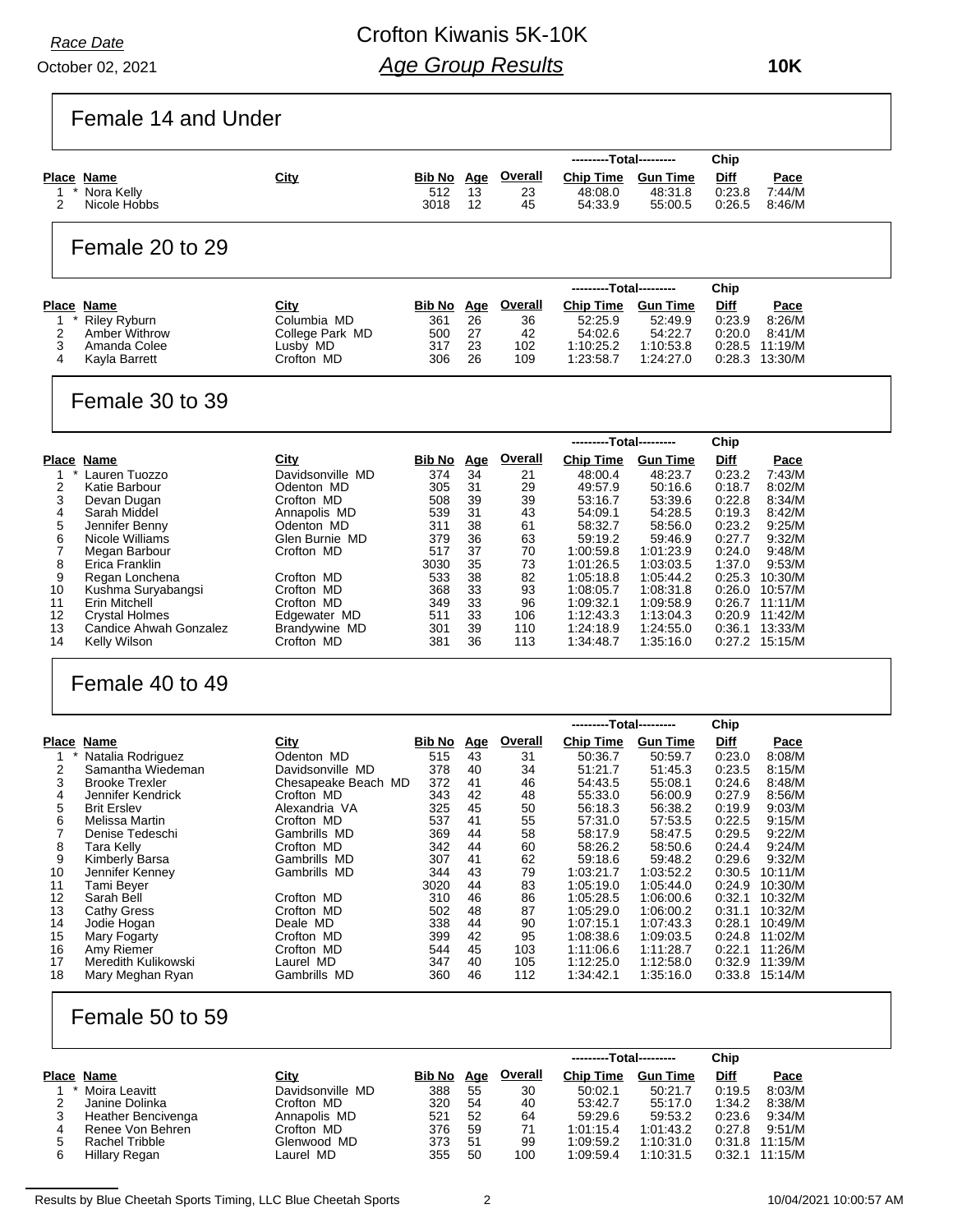### October 02, 2021

# Crofton Kiwanis 5K-10K *Age Group Results*

 **10K**

## Female 60 to 69

|                |             |        |     |         | ---------Total--------- |                 | Chip   |             |
|----------------|-------------|--------|-----|---------|-------------------------|-----------------|--------|-------------|
| Place Name     | <u>City</u> | Bib No | Age | Overall | <b>Chip Time</b>        | <b>Gun Time</b> | Diff   | <u>Pace</u> |
| Janice Uthe    | Bowie MD    | 375    | 65  | 44      | 54:25.9                 | 54:46.3         | 0:20.3 | 8:45/M      |
| Michele Givens | Bethesda MD | 510    | 60  | 88      | 1:05:47.8               | 1:06:21.6       | 0:33.7 | 10:35/M     |

Results by Blue Cheetah Sports Timing, LLC Blue Cheetah Sports 3 10/04/2021 10:00:57 AM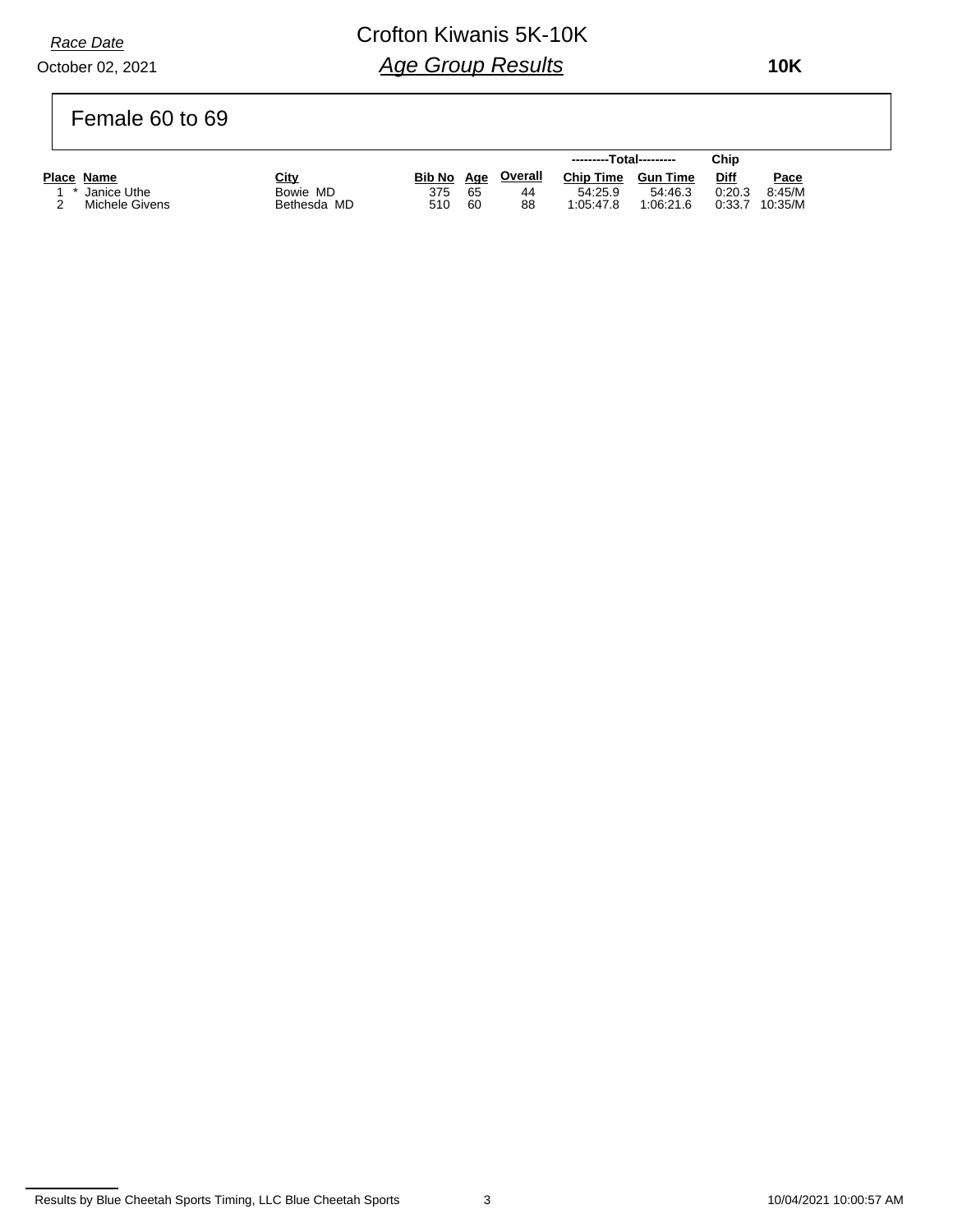#### October 02, 2021

# Crofton Kiwanis 5K-10K *Age Group Results*

 **10K**

# Male Open Winners

|                 |                  |        |     |         | ---------Total--------- |          | Chip   |        |
|-----------------|------------------|--------|-----|---------|-------------------------|----------|--------|--------|
| Place Name      | City             | Bib No | Aae | Overall | <b>Chip Time</b>        | Gun Time | Diff   | Pace   |
| Andrew Nashed   | Annandale VA     | 351    | 28  |         | 38:04.5                 | 38:21.8  | 0:17.3 | 6:07/M |
| Kvle Fernandez  | Uppr Marlboro MD | 523    | -31 |         | 38:09.8                 | 38:27.8  | 0:17.9 | 6:08/M |
| Maksvm Petrenko | Crofton MD       | 353    | 38  |         | 38:42.6                 | 39:00.2  | 0:17.6 | 6:13/M |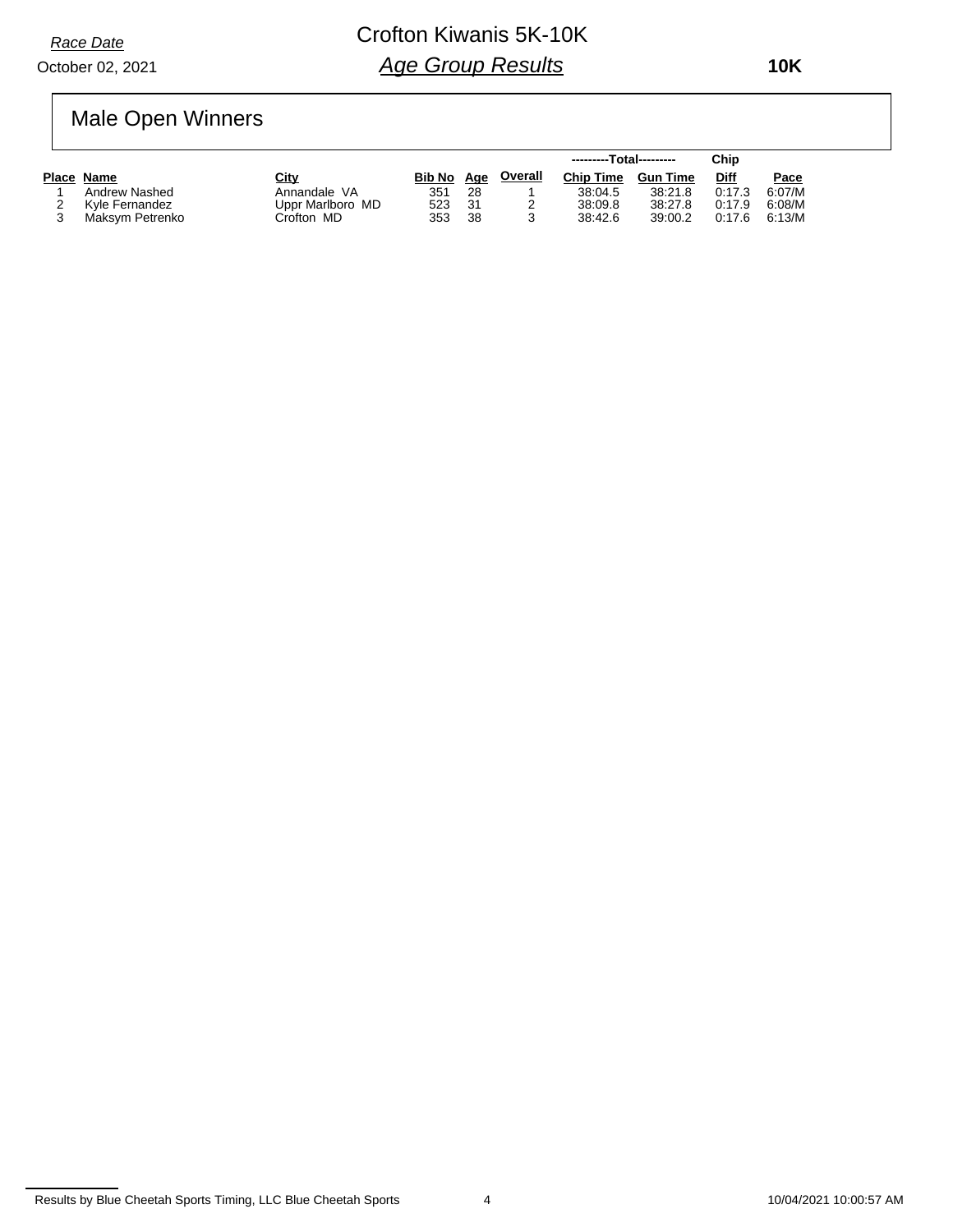### October 02, 2021

# Crofton Kiwanis 5K-10K *Age Group Results*

 **10K**

## Male 20 to 29

|   |                       |              |        |            |                | ---------Total--------- |                 | Chip        |         |
|---|-----------------------|--------------|--------|------------|----------------|-------------------------|-----------------|-------------|---------|
|   | Place Name            | <u>City</u>  | Bib No | <u>Age</u> | <b>Overall</b> | <b>Chip Time</b>        | <b>Gun Time</b> | <b>Diff</b> | Pace    |
|   | Ethan Plummer         | Crofton MD   | 396    | 26         | 4              | 39:15.7                 | 39:33.1         | 0:17.3      | 6:19/M  |
|   | <b>Cameron Cuevas</b> | Crofton MD   | 398    | 22         |                | 44:30.2                 | 44:47.9         | 0.17.6      | 7:09/M  |
| 3 | Alex Hill             | Crofton MD   | 337    | 23         | 14             | 46:10.8                 | 46:28.4         | 0:17.5      | 7:25/M  |
| 4 | John Gallerizzo       |              | 328    | 20         | 15             | 46:12.9                 | 46:31.2         | 0:18.3      | 7:26/M  |
| 5 | Kurt Hufker           | Crofton MD   | 339    | 26         | 27             | 49:13.2                 | 49:40.6         | 0.27.4      | 7:55/M  |
| 6 | lan Bonomo            | Crofton MD   | 522    | 22         | 32             | 50:45.1                 | 51:02.7         | 0.17.6      | 8:10/M  |
|   | Nick Royce            | Odenton MD   | 357    | 28         | 91             | 1:07:17.6               | 1:07:44.3       | 0:26.7      | 10:49/M |
| 8 | Tom Wilson            | Gambrills MD | 382    | 28         | 92             | 1:07:17.7               | 1.07.44.4       | 0:26.7      | 10:49/M |
|   |                       |              |        |            |                |                         |                 |             |         |

### Male 30 to 39

|       |                       |                    |               |            |         | ---------Total--------- |                 | Chip        |         |
|-------|-----------------------|--------------------|---------------|------------|---------|-------------------------|-----------------|-------------|---------|
| Place | Name                  | <b>City</b>        | <b>Bib No</b> | <u>Age</u> | Overall | <b>Chip Time</b>        | <b>Gun Time</b> | <b>Diff</b> | Pace    |
|       | Ryan Kelly            | Crofton MD         | 386           | 39         | 5       | 42:56.5                 | 43:20.9         | 0:24.4      | 6:54/M  |
| 2     | <b>Robert Eccles</b>  | Crofton MD         | 323           | 39         | 11      | 45:42.4                 | 46:03.7         | 0:21.2      | 7:21/M  |
| 3     | David Clegg           | Crofton MD         | 391           | 38         | 13      | 45:47.5                 | 46:06.0         | 0:18.5      | 7:22/M  |
| 4     | Kevin Rvan            | Crofton MD         | 359           | 37         | 19      | 47:34.7                 | 47:54.7         | 0:20.0      | 7:39/M  |
| 5     | Payton Flynn II       | Capitol Heights MD | 326           | 31         | 20      | 47:47.5                 | 48:07.2         | 0:19.6      | 7:41/M  |
| 6     | <b>Shane Connolly</b> | Arlington VA       | 318           | 31         | 38      | 53.13.6                 | 53:38.4         | 0:24.8      | 8:33/M  |
|       | James Dufief          | Gaithersburg MD    | 321           | 34         | 41      | 53:49.7                 | 54:18.2         | 0:28.4      | 8:39/M  |
| 8     | Tom Dufief            | N Potomac MD       | 322           | 31         | 53      | 56:58.0                 | 57:26.6         | 0.28.5      | 9:10/M  |
| 9     | Yakuba Mansaray       | Alexandria VA      | 395           | 31         | 56      | 57:58.2                 | 58:31.0         | 0:32.7      | 9:19/M  |
| 10    | Dewayne Lewis         | Lanham MD          | 513           | 37         | 57      | 58:02.4                 | 58:34.4         | 0:32.0      | 9:20/M  |
| 11    | Joseph Cardillo       |                    | 507           | 31         | 66      | 1:00:07.0               | 1.00.29.6       | 0:22.6      | 9:40/M  |
| 12    | Antione Brooks        | Cambridge MD       | 315           | 37         | 81      | 1:04:24.7               | 1:04:46.8       | 0:22.0      | 10:21/M |

### Male 40 to 49

|       |                      |                  |               |            |                | ---------Total--------- |                 | Chip        |         |
|-------|----------------------|------------------|---------------|------------|----------------|-------------------------|-----------------|-------------|---------|
| Place | Name                 | City             | <u>Bib No</u> | <u>Age</u> | <b>Overall</b> | <b>Chip Time</b>        | <b>Gun Time</b> | <b>Diff</b> | Pace    |
|       | Paul Wisniewski      | Crofton MD       | 501           | 43         | 6              | 43:06.0                 | 43:24.3         | 0:18.3      | 6:56/M  |
| 2     | Jason Yankus         | Crofton MD       | 550           | 43         | 10             | 45:34.0                 | 45:52.6         | 0.18.6      | 7:20/M  |
| 3     | Michael Akkerman     | Crofton MD       | 302           | 47         | 17             | 46:48.7                 | 46:48.7         |             | 7:32/M  |
| 4     | Stephen Thursby      | Crofton MD       | 370           | 42         | 22             | 48:04.7                 | 48:25.5         | 0:20.8      | 7:44/M  |
| 5     | <b>Brian Wenk</b>    | Odenton MD       | 377           | 47         | 24             | 48:23.5                 | 48:50.6         | 0:27.1      | 7:47/M  |
| 6     | Carl Zacarias        | Crofton MD       | 384           | 43         | 25             | 48:27.6                 | 48:49.6         | 0:22.0      | 7:47/M  |
|       | Chris Gonzalez       | Crofton MD       | 330           | 47         | 28             | 49:15.7                 | 49:35.3         | 0:19.6      | 7:55/M  |
| 8     | <b>Brett Bujec</b>   |                  | 3022          | 40         | 37             | 53:01.8                 | 53:25.3         | 0:23.4      | 8:32/M  |
| 9     | Dave Sobutka         | Crofton MD       | 366           | 46         | 47             | 54:49.2                 | 55:15.3         | 0.26.0      | 8:49/M  |
| 10    | <b>Carl Miller</b>   | Silver Spring MD | 348           | 42         | 52             | 56:50.4                 | 57:12.9         | 0:22.5      | 9:08/M  |
| 11    | Lance Benny          |                  | 312           | 42         | 59             | 58:21.8                 | 58:45.2         | 0.23.4      | 9:23/M  |
| 12    | Daniel Einhaus       | Crofton MD       | 324           | 45         | 67             | 1:00:37.6               | 1:01:07.6       | 0.30.0      | 9:45/M  |
| 13    | James Bordewisch     | Davidsonville MD | 313           | 49         | 69             | 1:00:43.2               | 1:01:12.1       | 0:28.8      | 9:46/M  |
| 14    | Horace Franklin      |                  | 3029          | 41         | 72             | 1.01.26.4               | 1:03:03.4       | 1:37.0      | 9:53/M  |
| 15    | Jason Pometto        | Bowie MD         | 354           | 40         | 75             | 1:01:49.4               | 1:02:11.6       | 0:22.1      | 9:56/M  |
| 16    | Ronald Schmidt       | Falls Church VA  | 390           | 49         | 76             | 1:01:52.5               | 1:02:16.0       | 0:23.5      | 9.57/M  |
| 17    | <b>Adrion Batson</b> | Bowie MD         | 308           | 46         | 77             | 1.01.56.9               | 1:02:17.7       | 0:20.7      | 9:58/M  |
| 18    | Greyford Hunter      | Crofton MD       | 393           | 44         | 80             | 1.04.12.6               | 1.04.42.6       | 0.30.0      | 10:19/M |
| 19    | <b>Chris Gress</b>   | Crofton MD       | 503           | 47         | 85             | 1.05.27.8               | 1:06:00.6       | 0:32.8      | 10:31/M |
| 20    | Tony Graczyk         | Crofton MD       | 332           | 45         | 97             | 1.09.38.3               | 1:10:09.2       | 0:30.8      | 11:12/M |
| 21    | John Jacob           | Washington DC    | 340           | 44         | 98             | 1.09.40.8               | 1:10:09.5       | 0:28.7      | 11:12/M |
| 22    | John Pope            | Odenton MD       | 514           | 49         | 104            | 1:12:07.6               | 1:12:36.0       | 0:28.3      | 11:36/M |

### Male 50 to 59

|   |                       |            |        |     |                | ---------Total--------- |                 | Chip        |                  |
|---|-----------------------|------------|--------|-----|----------------|-------------------------|-----------------|-------------|------------------|
|   | Place Name            | City       | Bib No | Age | <b>Overall</b> | <b>Chip Time</b>        | <b>Gun Time</b> | <b>Diff</b> | Pace             |
|   | David Gallerizzo      | Severn MD  | 327    | 53  | 18             | 47:18.8                 | 47:38.0         | 0:19.2      | 7:36/M           |
|   | <b>Raymond Ruyter</b> | Crofton MD | 358    | 56  | 51             | 56:23.4                 | 56:50.5         | 0:27.0      | 9.04/M           |
| 3 | Kevin                 |            | 3023   | 59  | 54             | 57:18.8                 | 57:44.0         | 0:25.2      | 9:13/M           |
|   | Nat Wood              |            | 549    | 51  | 84             | 1:05:27.6               | 1.06.00.5       | 0:32.8      | 10:31/M          |
|   | Todd Leavitt          |            | 389    | 57  | 89             | 1.06.00.6               | 1.06.25.6       | 0.25.0      | 10:37/M          |
|   | Pey-Schuan Jian       | Crofton MD | 341    | -57 | 101            | 1.10:03.7               | 1:10:23.3       |             | $0.19.5$ 11:16/M |

Results by Blue Cheetah Sports Timing, LLC Blue Cheetah Sports 6 10/04/2021 10:00:58 AM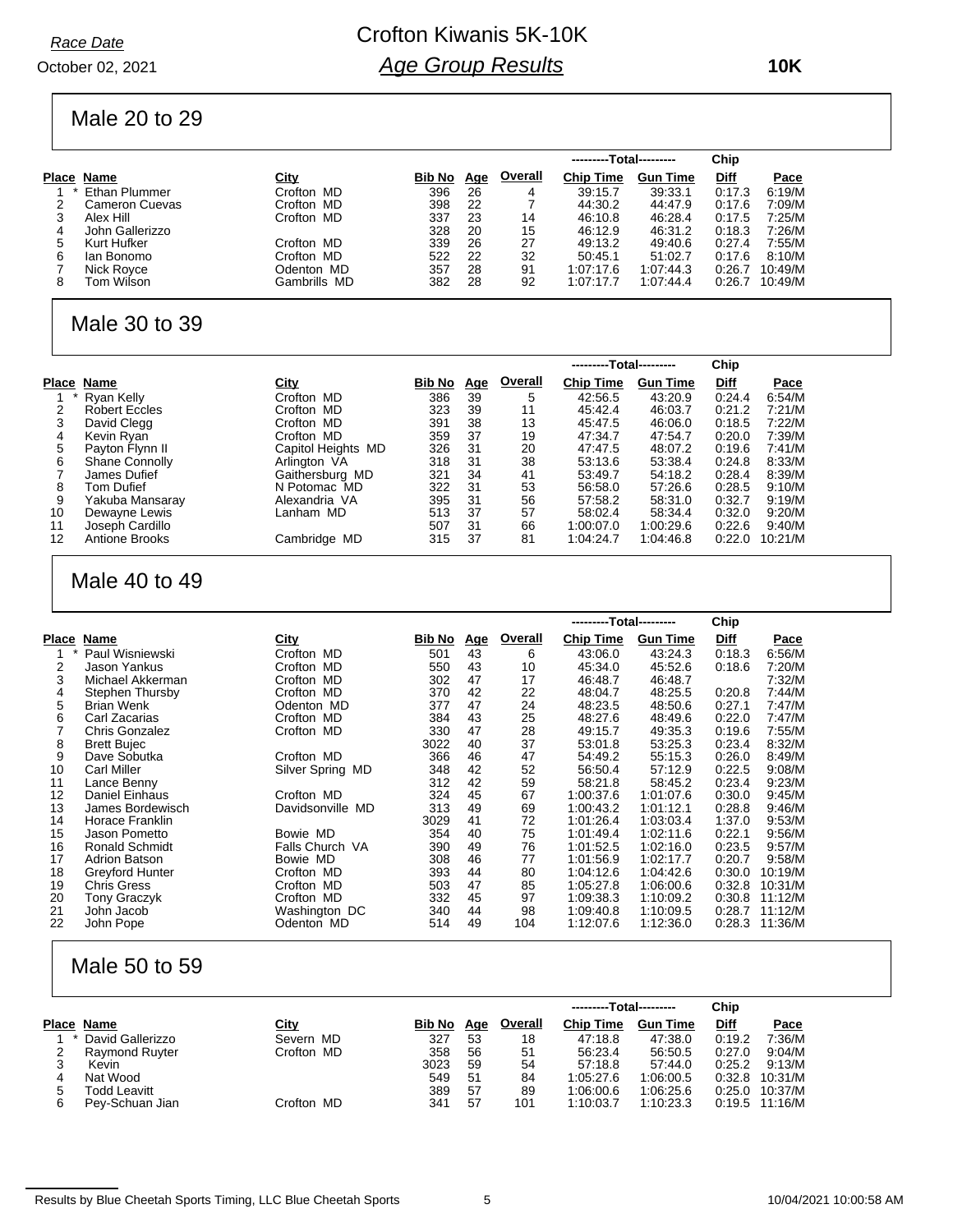### October 02, 2021 *Race Date*

# Crofton Kiwanis 5K-10K *Age Group Results*

 **10K**

### Male 60 to 69

|                         |                  |        |            |                |                  |                 | Chip                    |         |
|-------------------------|------------------|--------|------------|----------------|------------------|-----------------|-------------------------|---------|
| Place Name              | <u>City</u>      | Bib No | <u>Age</u> | <b>Overall</b> | <b>Chip Time</b> | <b>Gun Time</b> | <b>Diff</b>             | Pace    |
| <b>Charles Phillips</b> | Crofton MD       | 387    | 64         | 16             | 46:44.5          | 47:07.8         | 0.23.3                  | 7:31/M  |
| <b>Steven Phillips</b>  | Crofton MD       | 543    | 60         | 26             | 48:29.2          | 48:50.6         | 0.21.4                  | 7:48/M  |
| Derek Ammons            | Laurel MD        | 333    | 61         | 33             | 51:18.7          | 51:59.3         | 0.40.6                  | 8:15/M  |
| David Givens            | BETHESDA MD      | 509    | 61         | 35             | 52:00.9          | 52:34.4         | 0:33.4                  | 8:22/M  |
| Garry Brother           | Crofton MD       | 316    | 62         | 49             | 56:00.8          | 56:29.8         | 0.28.9                  | 9:00/M  |
| Scott Williams          | Davidsonville MD | 380    | 60         | 65             | 59:41.5          | 1:00:04.8       | 0.23.3                  | 9:36/M  |
| Ken Bassett             | Davidsonville MD | 518    | 61         | 68             | 1:00:43.1        | 1.01.12.5       | 0.29.3                  | 9:46/M  |
| Larry Puglisi           | Odenton MD       | 506    | 67         | 78             | 1:03:21.3        | 1.03.51.4       | 0:30.0                  | 10:11/M |
| John Trageser           | Odenton MD       | 371    | 64         | 94             | 1:08:25.0        | 1:08:50.7       | 0.25.7                  | 11:00/M |
|                         |                  |        |            |                |                  |                 | ---------Total--------- |         |

## Male 70 and Over

|   |                     |             |        |     |                | ---------Total--------- |                 | Chip        |                  |
|---|---------------------|-------------|--------|-----|----------------|-------------------------|-----------------|-------------|------------------|
|   | Place Name          | <u>City</u> | Bib No | Age | <b>Overall</b> | <b>Chip Time</b>        | <b>Gun Time</b> | <b>Diff</b> | Pace             |
|   | James Roberts       | Bowie MD    | 356    | 70  | 74             | 1:01:46.0               | 1:02:09.6       | 0:23.6      | 9:56/M           |
| 2 | <b>Bruce Sovars</b> | Crofton MD  | 367    | 71  | 107            | 1:18:38.0               | 1:19:09.8       | 0:31.7      | 12:39/M          |
| 3 | Reggie Haseltine    | Crofton MD  | 334    | 71  | 108            | 1:18:41.6               | 1:19:15.0       |             | 0:33.3 12:39/M   |
|   | John Koletty        | Pasadena MD | 346    | 79  | 111            | 1:31:03.2               | 1:31:35.0       | 0:31.8      | 14:38/M          |
| 5 | Hal Sheldon         | Crofton MD  | 363    | 79  | 114            | 1:34:54.9               | 1:35:16.0       |             | $0:21.0$ 15:16/M |

Results by Blue Cheetah Sports Timing, LLC Blue Cheetah Sports 6 10/04/2021 10:00:58 AM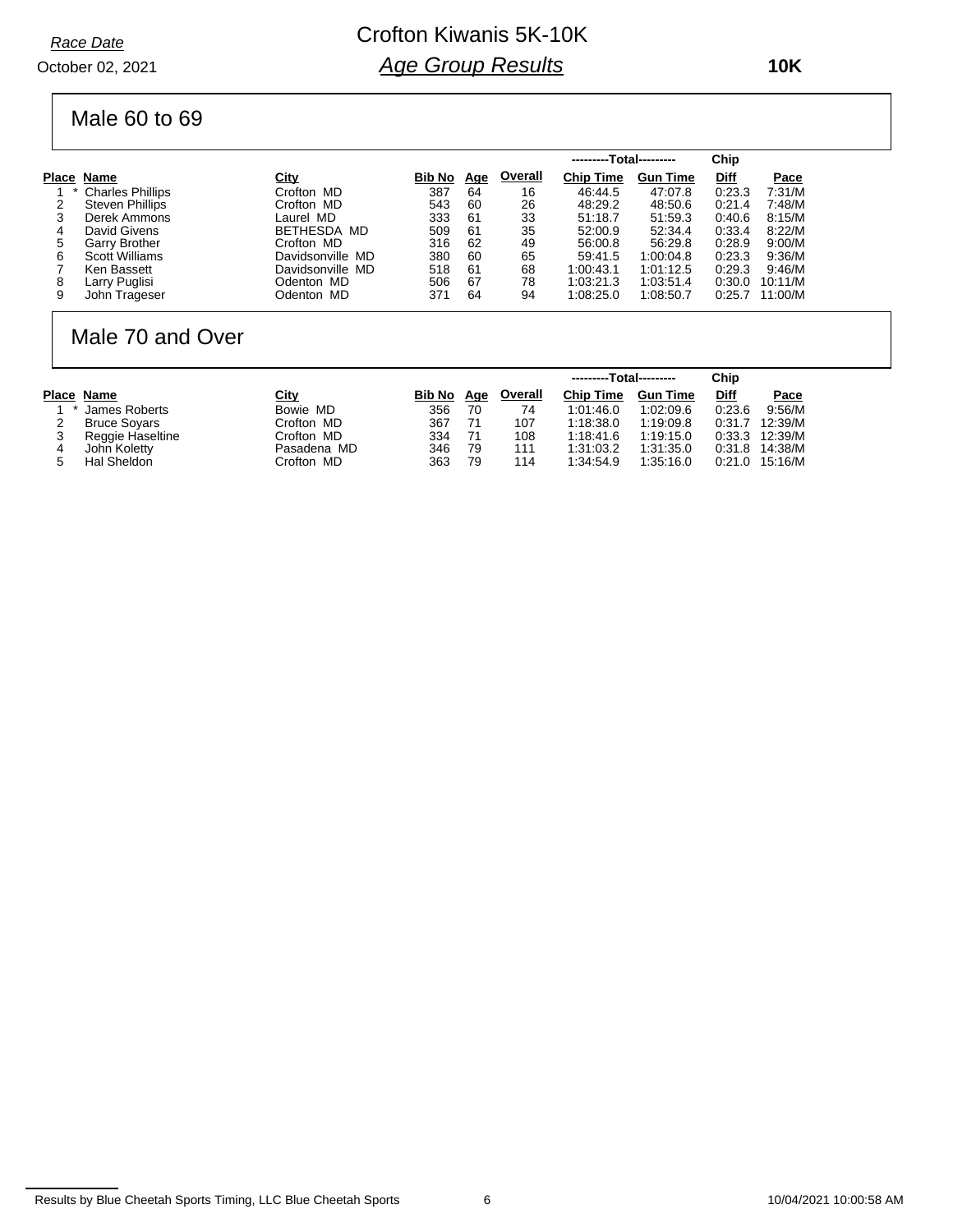### October 02, 2021

# Crofton Kiwanis 5K-10K *Age Group Results*

 **5K**

# Female Open Winners

|                |             |        |     |         | ---------Total--------- |          | Chip   |        |
|----------------|-------------|--------|-----|---------|-------------------------|----------|--------|--------|
| Place Name     | <b>City</b> | Bib No | Aae | Overall | <b>Chip Time</b>        | Gun Time | Diff   | Pace   |
| Megan Williams | Crofton MD  | 478    | 34  | 4       | 25:10.8                 | 26:28.3  | 1:17.4 | 7:52/M |
| Andrea Psimer  |             | 3027   | 39  | 10      | 27:20.7                 | 28:36.7  | 1:15.9 | 8:33/M |
| Abby Williams  |             | 547    | 16  |         | 29:24.6                 | 30:47.1  | 1:22.5 | 9:11/M |

Results by Blue Cheetah Sports Timing, LLC Blue Cheetah Sports 7 10/04/2021 10:00:58 AM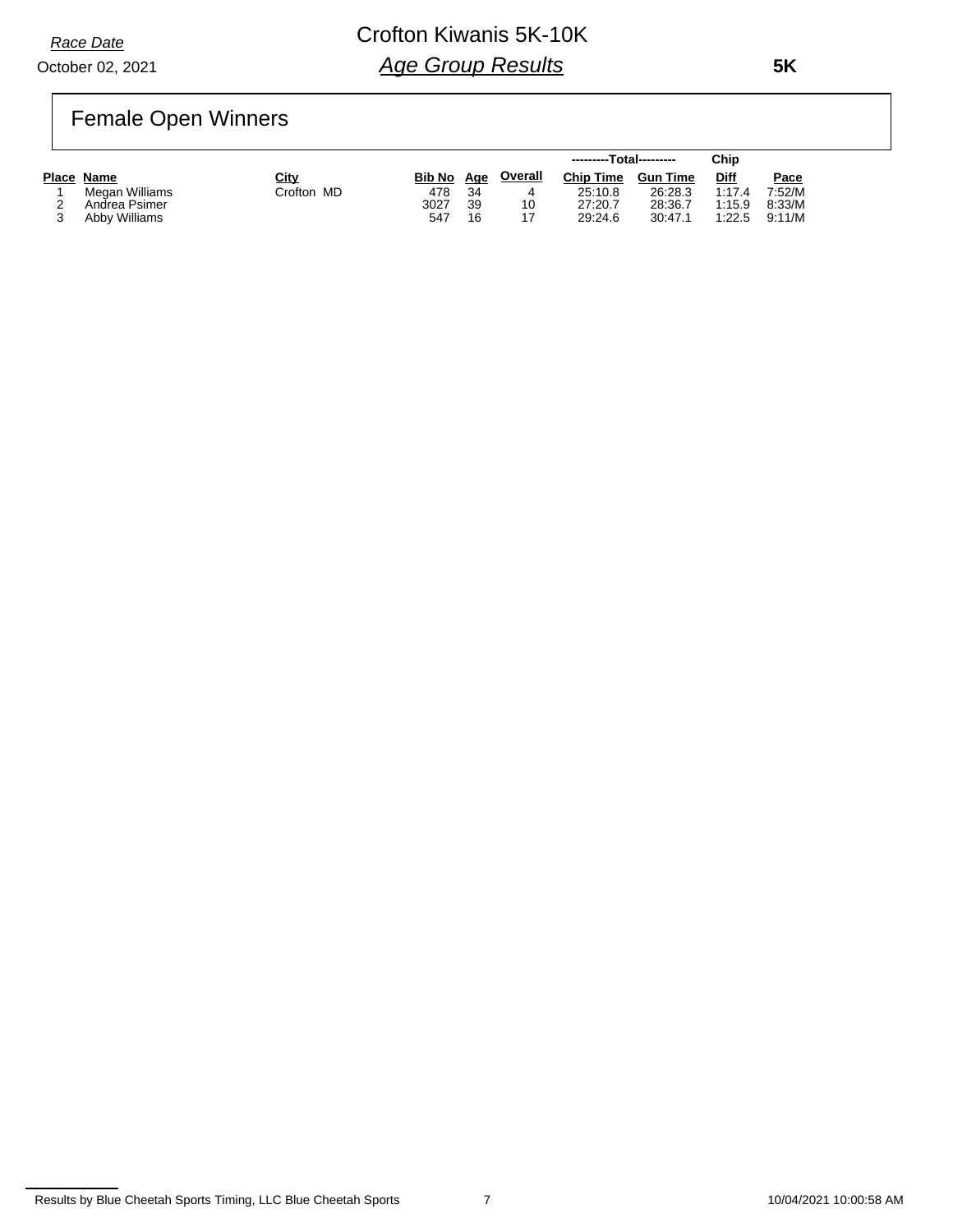October 02, 2021 *Race Date*

# Crofton Kiwanis 5K-10K *Age Group Results*

 **5K**

## Female 14 and Under

|   |                       |             |        |            |                | ---------Total--------- |                 | Chip   |                |
|---|-----------------------|-------------|--------|------------|----------------|-------------------------|-----------------|--------|----------------|
|   | Place Name            | <u>City</u> | Bib No | <u>Age</u> | <b>Overall</b> | <b>Chip Time</b>        | <b>Gun Time</b> | Diff   | Pace           |
|   | Delaney Hyland        |             | 527    | 13         | 40             | 34:20.0                 | 35:39.9         | 1:19.9 | 10:44/M        |
|   | Mira Prv              | Crofton MD  | 462    | 11         | 64             | 37:06.9                 | 38:26.8         |        | 1:19.8 11:36/M |
| 3 | <b>Audrey Mummert</b> |             | 481    | 13         | 65             | 37:26.5                 | 38:46.8         |        | 1:20.2 11:42/M |
| 4 | Gabrielle Dauphin     |             | 3019   | 13         | 79             | 42:50.5                 | 44:09.3         | 1:18.8 | 13:23/M        |
| 5 | Kaia Lark             |             | 488    | 8          | 87             | 44:23.3                 | 45:42.0         | 1:18.6 | 13:52/M        |
| 6 | Maddie Holden         |             | 466    | 13         | 88             | 44:26.0                 | 45:45.9         | 1:19.9 | 13:53/M        |
|   | Colleen Ryan          |             | 444    | 9          | 96             | 46:40.2                 | 47:54.6         | 1:14.4 | 14:35/M        |
| 8 | Gwenyth Lopez         |             | 428    | 13         | 116            | 1:00:06.7               | 1:01:35.1       | 1:28.4 | 18:47/M        |

### Female 20 to 29

|   |                      |                  |        |            |         | ---------Total--------- |                 | Chip        |         |
|---|----------------------|------------------|--------|------------|---------|-------------------------|-----------------|-------------|---------|
|   | Place Name           | <u>City</u>      | Bib No | <u>Age</u> | Overall | <b>Chip Time</b>        | <b>Gun Time</b> | <b>Diff</b> | Pace    |
|   | Kathryn Martin       |                  | 3021   | 29         | 25      | 31:44.1                 | 32:59.5         | 1:15.3      | 9:55/M  |
|   | Ciera Oldham         | Ellicott City MD | 434    | 23         | 76      | 41:44.8                 | 43:02.5         | 1:17.6      | 13:03/M |
|   | Olivia Gulledge      | Pasadena MD      | 469    | 27         | 85      | 43:47.0                 | 45:09.0         | 1:21.9      | 13:41/M |
| 4 | Julianna Gulledge    | Hanpstead MD     | 479    | 25         | 89      | 44:55.0                 | 46.17.3         | 1:22.3      | 14:02/M |
|   | Janae Williams       | Crofton MD       | 548    | 25         | 90      | 44:56.1                 | 46:19.6         | 1:23.5      | 14:03/M |
| 6 | Camryn Tucker        |                  | 485    | 21         | 108     | 54:02.2                 | 55:21.1         | 1:18.8      | 16:53/M |
|   | <b>Brooke Parker</b> | Jessup MD        | 542    | 28         | 118     | 1:01:03.6               | 1:01:23.8       | 0:20.1      | 19:05/M |

### Female 30 to 39

|       |                        |               |               |            |         | ---------Total--------- |                 | Chip        |         |
|-------|------------------------|---------------|---------------|------------|---------|-------------------------|-----------------|-------------|---------|
| Place | Name                   | City          | <b>Bib No</b> | <u>Age</u> | Overall | <b>Chip Time</b>        | <b>Gun Time</b> | <b>Diff</b> | Pace    |
|       | Erin Rhoades           |               | 3017          | 32         | 21      | 30:32.2                 | 31:50.0         | 1:17.7      | 9:33/M  |
| 2     | Rachael Hammond        | Fort Meade MD | 417           | 32         | 23      | 30:50.8                 | 32:16.0         | 1:25.2      | 9:38/M  |
| 3     | Lauren Kitchin         | Crofton MD    | 530           | 35         | 36      | 34:05.6                 | 35:26.6         | 1:21.0      | 10:39/M |
| 4     | Sarah Cruz             | Crofton MD    | 463           | 37         | 38      | 34:17.1                 | 35:42.0         | 1:24.9      | 10:43/M |
| 5     | Stephanie Beierle      | Norwalk CT    | 520           | 35         | 48      | 35:17.7                 | 36:39.6         | 1:21.9      | 11:02/M |
| 6     | Kristin Hsieh          | Crofton MD    | 473           | 35         | 54      | 35:41.7                 | 37:06.4         | 1:24.7      | 11:09/M |
|       | Laura Jarvis           | MD<br>Crofton | 487           | 34         | 60      | 36:22.3                 | 37:45.9         | 1:23.5      | 11:22/M |
| 8     | Laura Hartman          | Crofton MD    | 471           | 37         | 67      | 37:47.9                 | 39:04.9         | 1:17.0      | 11:49/M |
| 9     | Lauren Thomas          | Gambrills MD  | 457           | 34         | 69      | 39:24.7                 | 40:43.0         | 1:18.2      | 12:19/M |
| 10    | Michelle Melvin        | Gambrills MD  | 484           | 37         | 71      | 39:48.1                 | 41:06.8         | 1:18.7      | 12:26/M |
| 11    | Rakita Johnson         | Washington DC | 529           | 32         | 81      | 43:10.6                 | 43:10.6         |             | 13:30/M |
| 12    | <b>Tiffany Pometto</b> | Bowie MD      | 441           | 37         | 82      | 43:21.8                 | 44:42.0         | 1:20.2      | 13:33/M |
| 13    | Lindsey Ryan           |               | 445           | 36         | 97      | 46:40.3                 | 47:54.4         | 1:14.1      | 14:35/M |
| 14    | <b>Blair Thompson</b>  | Crofton MD    | 545           | 35         | 99      | 47:57.0                 | 47:57.0         |             | 14:59/M |
| 15    | Michele Wilson         | Annapolis MD  | 461           | 34         | 105     | 53:39.0                 | 55:12.2         | 1:33.1      | 16:46/M |
| 16    | Nicole Brown           | Annapolis MD  | 407           | 34         | 106     | 53:39.5                 | 55:12.2         | 1:32.6      | 16:46/M |
| 17    | Liz Kennedy            |               | 425           | 37         | 114     | 1:00:01.0               | 1:01:30.9       | 1:29.9      | 18:45/M |
| 18    | Kathleen Plummer       |               | 440           | 35         | 119     | 1:12:49.2               | 1:14:13.6       | 1:24.4      | 22:45/M |

## Female 40 to 49

|       |                        |                  |        |            |                | ---------Total--------- |                 | Chip        |         |
|-------|------------------------|------------------|--------|------------|----------------|-------------------------|-----------------|-------------|---------|
| Place | Name                   | City             | Bib No | <u>Age</u> | <b>Overall</b> | <b>Chip Time</b>        | <b>Gun Time</b> | <b>Diff</b> | Pace    |
|       | Kathleen MacKey        | Gambrills MD     | 535    | 41         | 18             | 30:00.4                 | 31:16.6         | 1:16.2      | 9:23/M  |
| 2     | Jacquie Langworthy     | Crofton MD       | 505    | 41         | 33             | 33:43.7                 | 35:21.9         | 1:38.1      | 10:32/M |
| 3     | Leslie Mummert         | Bowie MD         | 482    | 47         | 41             | 34:20.4                 | 35:41.1         | 1:20.6      | 10:44/M |
| 4     | Natasha Ezerski        | Bowie MD         | 494    | 46         | 44             | 34:50.5                 | 35:48.3         | 0.57.7      | 10:53/M |
| 5     | <b>Stacey Smith</b>    | Arnold MD        | 451    | 43         | 52             | 35:40.2                 | 37:09.6         | 1:29.3      | 11:09/M |
| 6     | Gloria Wagoner         | Columbia MD      | 546    | 40         | 56             | 35:53.0                 | 37:20.6         | 1:27.6      | 11:13/M |
|       | <b>Tricia Smith</b>    | Bowie MD         | 452    | 46         | 70             | 39:29.5                 | 40:58.4         | 1:28.9      | 12:20/M |
| 8     | Krista Latchaw         | Severna Park MD  | 426    | 41         | 74             | 40:17.4                 | 40:54.8         | 0.37.3      | 12:35/M |
| 9     | Lucy Bent              | Crofton MD       | 405    | 42         | 77             | 42:02.3                 | 43:33.5         | 1:31.2      | 13:08/M |
| 10    | Andrea Tanner          | Silver Spring MD | 454    | 48         | 78             | 42:38.9                 | 44:03.1         | 1:24.2      | 13:20/M |
| 11    | Shannon Smith          | Gambrills MD     | 450    | 42         | 83             | 43:23.5                 | 44:44.5         | 1:21.0      | 13:34/M |
| 12    | <b>Tyler Lark</b>      | Crofton MD       | 490    | 42         | 86             | 44:23.3                 | 45:42.0         | 1:18.6      | 13:52/M |
| 13    | Heather Bagnall        | Arnold MD        | 402    | 47         | 93             | 46:04.3                 | 47:28.6         | 1:24.3      | 14:24/M |
| 14    | Tameka Avans           | Gambrills MD     | 401    | 45         | 95             | 46:19.0                 | 47:37.3         | 1:18.2      | 14:28/M |
| 15    | Misean Batson          |                  | 403    | 49         | 100            | 49:01.3                 | 50:21.7         | 1:20.3      | 15:19/M |
| 16    | Angela Brooks          |                  | 406    | 42         | 102            | 50.23.6                 | 51:44.4         | 1:20.8      | 15:45/M |
| 17    | <b>Caitlin Gentine</b> |                  | 413    | 41         | 104            | 52:38.2                 | 54:07.5         | 1:29.3      | 16:27/M |
| 18    | Lakisha Tucker         | Gambrills MD     | 486    | 44         | 107            | 54:00.0                 | 55:19.9         | 1:19.9      | 16:53/M |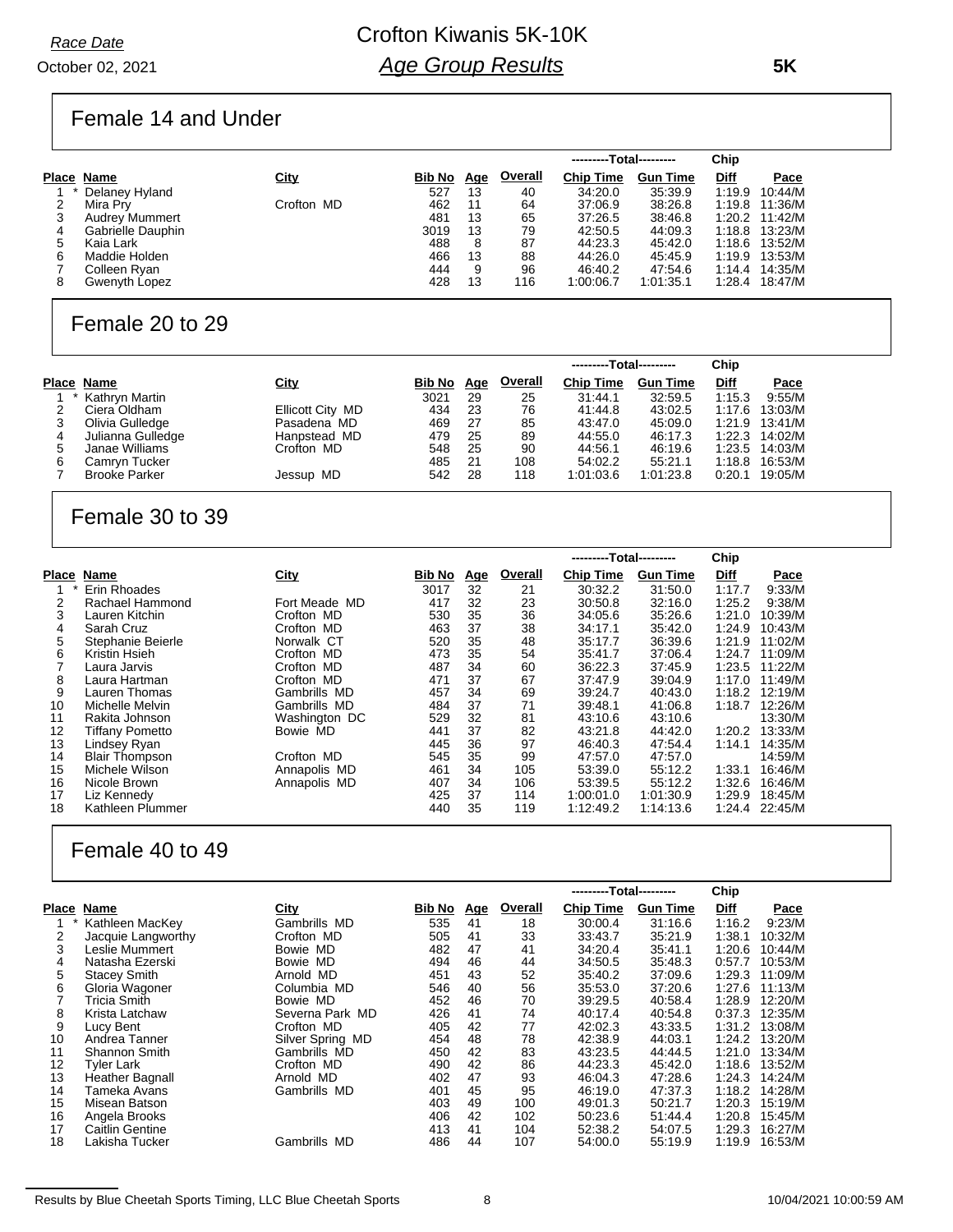October 02, 2021 *Race Date*

# Crofton Kiwanis 5K-10K *Age Group Results*

 **5K**

### Female 50 to 59

|   |                        |                  |               |            |                | ---------Total--------- |                 | Chip        |                |
|---|------------------------|------------------|---------------|------------|----------------|-------------------------|-----------------|-------------|----------------|
|   | Place Name             | <u>City</u>      | <b>Bib No</b> | <u>Age</u> | <b>Overall</b> | Chip Time               | <b>Gun Time</b> | <b>Diff</b> | Pace           |
|   | Karen Kalber           |                  | 3032          | 56         | 20             | 30:32.1                 | 31:50.1         | 1:17.9      | 9:33/M         |
|   | Maura Martin           | Crownsville MD   | 536           | 57         | 24             | 31:44.1                 | 32:59.6         | 1:15.5      | 9:55/M         |
| 3 | Jennifer Stelmach      | Annapolis MD     | 496           | 51         | 58             | 36:11.4                 | 37:10.4         |             | 0:58.9 11:19/M |
| 4 | Carol Diamond          | Crofton MD       | 409           | 54         | 62             | 36:37.2                 | 37:58.0         |             | 1:20.7 11:27/M |
| 5 | <b>Elaine Swartzel</b> |                  | 394           | 58         | 73             | 40:07.2                 | 41:27.6         | 1:20.4      | 12:32/M        |
| 6 | Angela Curtis          | Uppr Marlboro MD | 467           | 57         | 98             | 47:40.0                 | 48:59.5         | 1:19.4      | 14:54/M        |
|   | Terri Gatewood         | Crofton MD       | 412           | 58         | 101            | 49:46.9                 | 49:46.9         |             | 15:33/M        |
|   | Female 60 to 69        |                  |               |            |                |                         |                 |             |                |
|   |                        |                  |               |            |                | ---------Total--------- |                 | Chip        |                |

| Place Name<br>* Vanessa Orlando | <u>City</u><br>Odenton MD | Bib No Age<br>435 | - 61 | <b>Overall</b><br>75 | <b>Chip Time</b><br>41:27.0 | <b>Gun Time</b><br>42:49.9 | Diff        | Pace<br>1:22.9 12:57/M |
|---------------------------------|---------------------------|-------------------|------|----------------------|-----------------------------|----------------------------|-------------|------------------------|
| Female 70 and Over              |                           |                   |      |                      |                             |                            |             |                        |
|                                 |                           |                   |      |                      | ---------Total---------     |                            | Chip        |                        |
| Place Name                      | <u>City</u>               | Bib No Age        |      | <b>Overall</b>       | <b>Chip Time</b>            | <b>Gun Time</b>            | <b>Diff</b> | Pace                   |
| * Frani Smith                   | Bowie MD                  | 447               | 72   | 111                  | 56.01.8                     | 57:30.8                    |             | 1:28.9 17:31/M         |

Results by Blue Cheetah Sports Timing, LLC Blue Cheetah Sports 9 10/04/2021 10:00:59 AM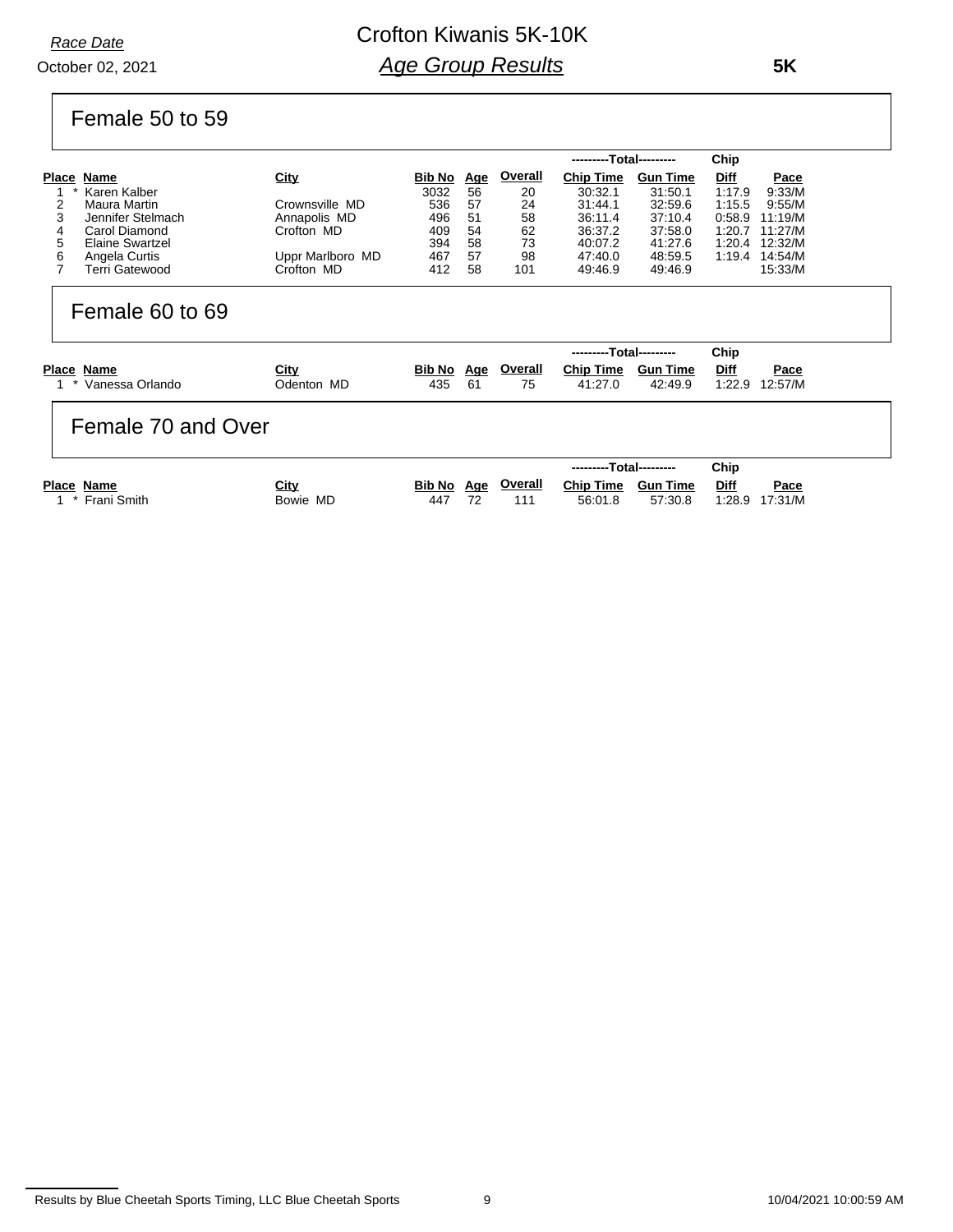#### October 02, 2021

# Crofton Kiwanis 5K-10K *Age Group Results*

 **5K**

# Male Open Winners

|                    |                 |        |     |         | ---------Total--------- |          | Chip        |        |
|--------------------|-----------------|--------|-----|---------|-------------------------|----------|-------------|--------|
| Place Name         | <b>City</b>     | Bib No | Aae | Overall | <b>Chip Time</b>        | Gun Time | <b>Diff</b> | Pace   |
| Campbell Gilleneau |                 | 3024   | 14  |         | 23:16.0                 | 24:30.4  | 1:14.4      | 7:16/M |
| Nicholas Haley     | Oak Harbor WA   | 526    | -27 |         | 24:44.7                 | 25:59.3  | 1:14.6      | 7:44/M |
| Eric Oliver        | Middle River MD | 352    | 40  |         | 25:07.6                 | 25:07.6  |             | 7.51/M |

Results by Blue Cheetah Sports Timing, LLC Blue Cheetah Sports 10 10 10 10 10 10 10/04/2021 10:00:59 AM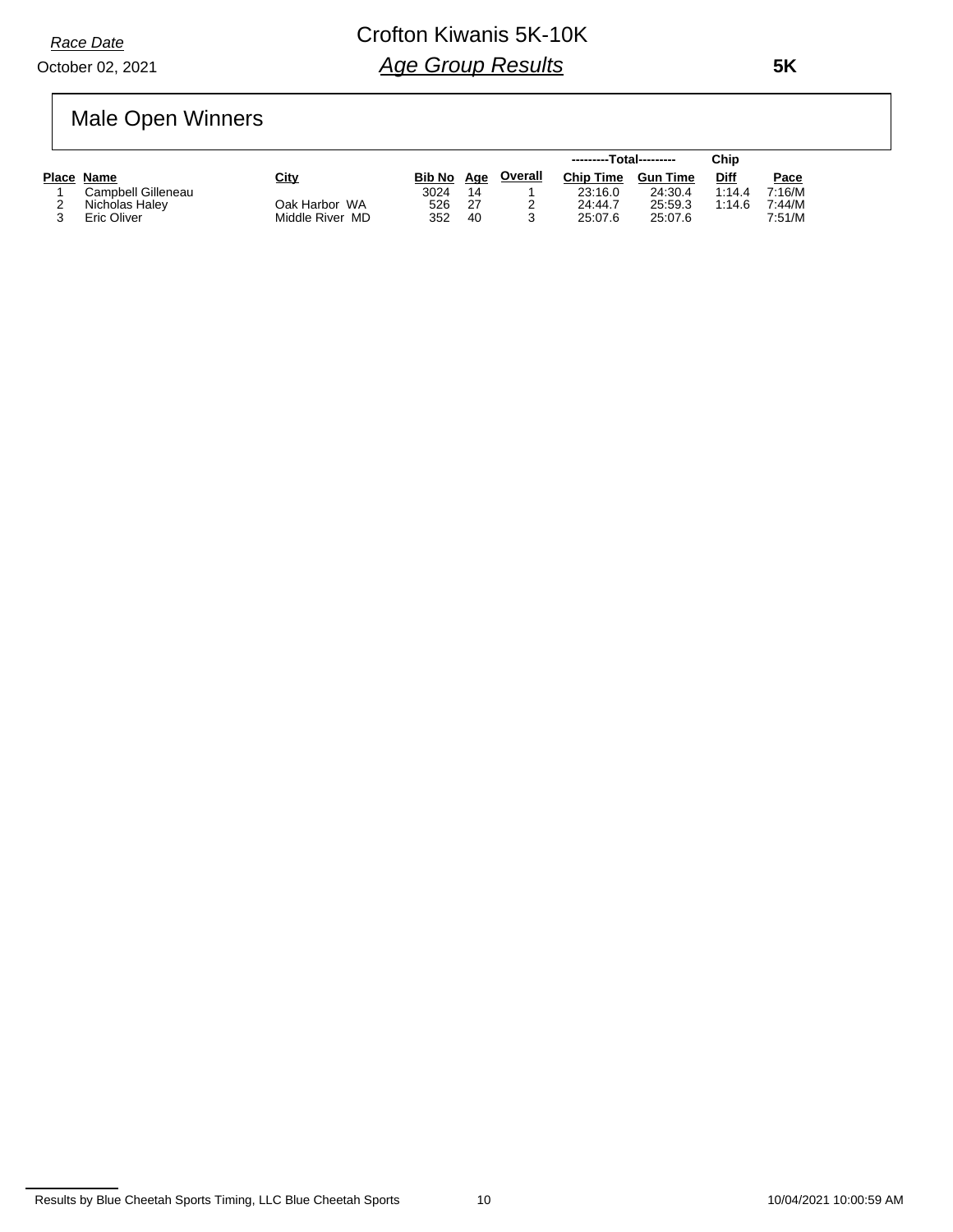October 02, 2021 *Race Date*

# Crofton Kiwanis 5K-10K *Age Group Results*

 **5K**

## Male 14 and Under

|                  |                            |        |            |                |                  |                 | Chip                    |                |
|------------------|----------------------------|--------|------------|----------------|------------------|-----------------|-------------------------|----------------|
|                  | <u>City</u>                | Bib No | <u>Age</u> | <b>Overall</b> | <b>Chip Time</b> | <b>Gun Time</b> | <b>Diff</b>             | Pace           |
| Jordan Gellineau |                            | 3025   | 10         |                | 26:32.1          | 27:46.7         | 1:14.6                  | 8:18/M         |
|                  |                            | 525    | 14         | 9              | 27:14.4          | 28:29.7         | 1:15.2                  | 8.31/M         |
| Ki Lark          |                            | 489    | 10         | 14             | 28:39.3          | 29.57.3         | 1:18.0                  | 8:57/M         |
| Hunter Hsieh     |                            | 472    | 7          | 30             | 33:30.1          | 34:54.7         | 1:24.6                  | 10:28/M        |
| Colin Mackey     |                            | 3028   | 10         | 31             | 33:42.2          | 34:58.1         | 1:15.9                  | 10:32/M        |
| Nolan Kehs       |                            | 424    | 13         | 50             | 35:32.6          | 36:55.0         |                         | 1:22.4 11:06/M |
| Parker Hsieh     |                            | 474    |            | 53             | 35:41.7          | 37:06.5         |                         | 11:09/M        |
| Jackson Hartman  |                            | 470    |            | 66             | 37:47.1          | 39:04.4         |                         | 1:17.2 11:48/M |
| Gavin Hyland     |                            | 528    | 10         | 68             | 38:05.6          | 39:24.8         | 1:19.1                  | 11:54/M        |
| Dean Lopez       |                            | 427    |            | 113            | 59:59.9          | 1:01:29.7       | 1.29.7                  | 18:45/M        |
|                  | Place Name<br>Jack Gagnier |        |            |                |                  |                 | ---------Total--------- | 1:24.7         |

## Male 20 to 29

|   |                       |                 |        |            |                | ---------Total--------- |                 | Chip        |                |
|---|-----------------------|-----------------|--------|------------|----------------|-------------------------|-----------------|-------------|----------------|
|   | Place Name            | <b>City</b>     | Bib No | <u>Age</u> | <b>Overall</b> | <b>Chip Time</b>        | <b>Gun Time</b> | <b>Diff</b> | Pace           |
|   | Jack McCabe           | Crofton MD      | 538    | 22         | 8              | 26:41.2                 | 27:59.5         | 1:18.3      | 8:20/M         |
|   | Zane Garcia           |                 | 465    | 28         | 16             | 29:13.6                 | 30:38.5         | 1:24.9      | 9.08/M         |
| 3 | Devan Frazier         | Fort Meade MD   | 524    | 28         | 43             | 34:37.0                 | 35:56.7         | 1:19.6      | 10:49/M        |
| 4 | Sean McDonough        | Edgewater MD    | 495    | 27         | 46             | 34:50.7                 | 35:48.2         | 0.57.5      | 10.53/M        |
| 5 | Alex Tougas           | Annapolis MD    | 458    | 29         | 47             | 35:15.9                 | 35:15.9         |             | 11:01/M        |
| 6 | Roger Perkins         | Arnold MD       | 475    | 26         | 84             | 43:45.1                 | 45:07.7         |             | 1:22.5 13:40/M |
|   | Michael Hufker        | Gaithersburg MD | 420    | 23         | 91             | 45:10.5                 | 46:37.2         | 1:26.6      | 14:07/M        |
| 8 | <b>Michael Mouton</b> | Lanham MD       | 540    | 26         | 103            | 51:30.9                 | 51:50.4         | 0.19.4      | 16:06/M        |

### Male 30 to 39

|    |                      |              |        |            |         | ---------Total--------- |                 | Chip   |         |
|----|----------------------|--------------|--------|------------|---------|-------------------------|-----------------|--------|---------|
|    | Place Name           | <u>City</u>  | Bib No | <u>Age</u> | Overall | <b>Chip Time</b>        | <b>Gun Time</b> | Diff   | Pace    |
|    | Will Breslin         | Crofton MD   | 314    | 35         | 5       | 26:02.9                 | 27:22.2         | 1:19.2 | 8:08/M  |
| 2  | Adam McCaffrey       | Crofton MD   | 492    | 33         | 6       | 26:15.2                 | 27:36.2         | 1:20.9 | 8:12/M  |
| 3  | Avery Weston         |              | 3026   | 33         | 11      | 27:22.3                 | 28:38.2         | 1:15.8 | 8:33/M  |
| 4  | Michael Squibb       | Crofton MD   | 477    | 36         | 15      | 28:45.6                 | 30:12.6         | 1:27.0 | 8:59/M  |
| 5  | James Kitchin        | Crofton MD   | 345    | 36         | 29      | 33:28.2                 | 34:51.0         | 1:22.8 | 10:28/M |
| 6  | Kouhei Craft         | Crofton MD   | 480    | 32         | 32      | 33:42.2                 | 34:57.6         | 1:15.3 | 10:32/M |
|    | <b>Brandon Klein</b> |              | 531    | 36         | 42      | 34:35.1                 | 35:56.8         | 1:21.6 | 10:48/M |
| 8  | Peter Beierle        | Crofton MD   | 519    | 33         | 49      | 35:18.3                 | 36:39.6         | 1:21.3 | 11:02/M |
| 9  | Nicholas Sabo        | Edgewater MD | 499    | 34         | 57      | 36.11.3                 | 37:10.6         | 0:59.2 | 11:19/M |
| 10 | Lateef Melvin        | Odenton MD   | 483    | 37         | 72      | 39:48.7                 | 41:07.1         | 1:18.3 | 12:26/M |
| 11 | Jonathan Lopez       |              | 429    | 35         | 115     | 1:00:05.3               | 1.01.35.0       | 1:29.7 | 18:47/M |
| 12 | lan Plummer          | Crofton MD   | 439    | 37         | 120     | 1:12:50.7               | 1:14:18.3       | 1:27.5 | 22:46/M |

## Male 40 to 49

|    |                      |             |        |            |         | ---------Total--------- |                 | Chip        |                  |
|----|----------------------|-------------|--------|------------|---------|-------------------------|-----------------|-------------|------------------|
|    | Place Name           | <u>City</u> | Bib No | <u>Age</u> | Overall | <b>Chip Time</b>        | <b>Gun Time</b> | <b>Diff</b> | Pace             |
|    | Michael Graham       | Crofton MD  | 415    | 44         | 13      | 28:08.4                 | 29:25.6         | 1:17.2      | 8:48/M           |
|    | Zachary Luhman       | Crofton MD  | 430    | 40         | 27      | 32:37.3                 | 34:02.4         | 1:25.0      | 10:12/M          |
| 3  | Mike Gentine         | Crofton MD  | 414    | 40         | 28      | 32:39.9                 | 34:07.4         | 1:27.5      | 10:12/M          |
| 4  | James MacKey         |             | 534    | 40         | 35      | 33:48.1                 | 35:04.4         |             | 1:16.2 10:34/M   |
| 5  | Jason Thomas         | Crofton MD  | 456    | 46         | 39      | 34:19.8                 | 35:43.4         | 1:23.6      | 10:44/M          |
| 6  | Tim Lemke            | Odenton MD  | 497    | 42         | 45      | 34:50.7                 | 35:47.9         | 0:57.1      | 10:53/M          |
|    | Brian Kehs           | Crofton MD  | 423    | 49         | 51      | 35:34.2                 | 36:56.4         |             | $1:22.2$ 11:07/M |
| 8  | <b>Matthew Smith</b> |             | 449    | 42         | 55      | 35:42.2                 | 37:11.3         | 1:29.1      | 11:09/M          |
| 9  | Michael Cruz         |             | 464    | 40         | 63      | 36:41.0                 | 38:06.7         | 1:25.6      | 11:28/M          |
| 10 | Luke Tudball         | Arnold MD   | 459    | 44         | 94      | 46:04.8                 | 47:28.6         | 1:23.8      | 14:24/M          |

## Male 50 to 59

|            |                  |                 |        |     |         | ---------Total--------- |                 | Chip   |                |
|------------|------------------|-----------------|--------|-----|---------|-------------------------|-----------------|--------|----------------|
| Place Name |                  | City            | Bib No | Aae | Overall | <b>Chip Time</b>        | <b>Gun Time</b> | Diff   | Pace           |
|            | Glenn Smith      |                 | 448    | 50  | 12      | 27:43.8                 | 28:17.2         | 0.33.3 | 8:40/M         |
|            | Dennis Swartzel  | Bowie MD        | 493    | 58  | 22      | 30:35.1                 | 31:05.9         | 0:30.7 | 9.33/M         |
|            | Alan Murrav      |                 | 3031   | 59  | 26      | 32:07.0                 | 33.25.3         | 1:18.2 | 10:02/M        |
|            | David Slomkowski | Cockeysville MD | 498    | -52 | 59      | 36:12.6                 | 37:10.8         |        | 0:58.2 11:19/M |

Results by Blue Cheetah Sports Timing, LLC Blue Cheetah Sports 11 1000 1000 1000 1000 1000:59 AM